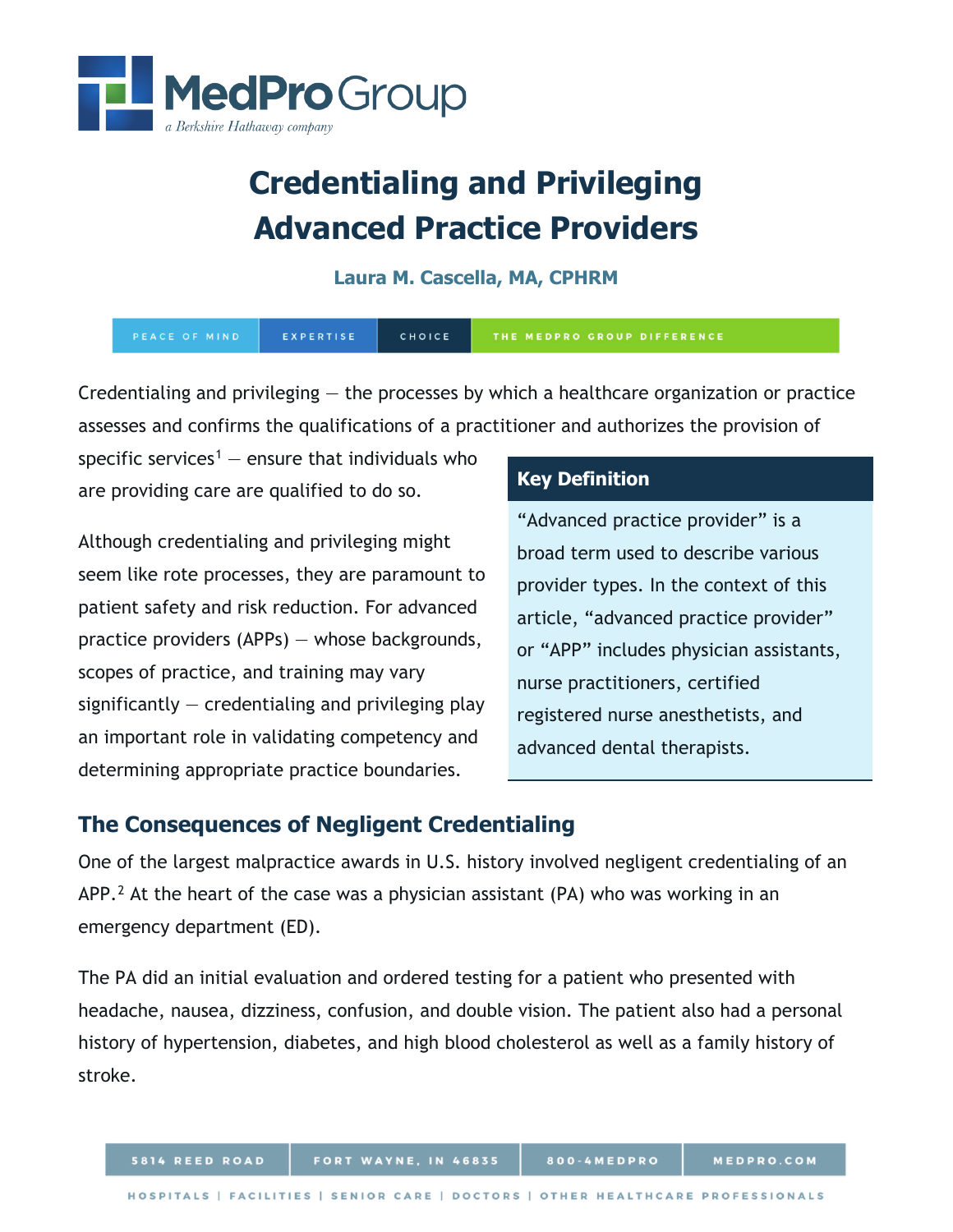Based on the PA's findings, the supervising physician diagnosed the patient with sinusitis and headache; he did not do his own patient exam, history, or neurological assessment. The patient returned to the ED the following day after experiencing severe headache, slurred speech, nausea, confusion, and trouble walking. Further testing revealed that he had suffered a stroke.

Testimony during the lawsuit revealed that (a) the PA was unlicensed and had failed the state licensure test four times, and (b) the supervising doctor was unaware that the PA was unlicensed (both were employed by the same medical group).

The consequences of the negligent credentialing and other missteps in this case were profound. The patient suffered from paralysis and mental disabilities as a result of the delayed diagnosis, and the jury awarded damages totaling more than \$200 million, including \$100 million in punitive damages. $3$ 

This case underscores, in dramatic fashion, the necessity of verifying all healthcare providers' qualifications, including those of APPs. Failure to properly credential providers can increase liability exposure and may result in allegations of negligent credentialing.

# **Exercising Due Diligence**

Healthcare organizations that are planning to incorporate APPs into their clinical care teams should consider the following tenets of a sound credentialing and privileging approach:<sup>[4](#page-3-3)</sup>

- The credentialing process for APPs should be consistent with the process used for other healthcare providers in the organization. The approach should be comprehensive and criteria based.
- Credentialing should be completed prior to the privileging process and before an APP is allowed to provide patient care services.
- As part of credentialing, it is recommended that organizations:
	- Verify that the APP graduated from an accredited program, and review the provider's educational transcripts.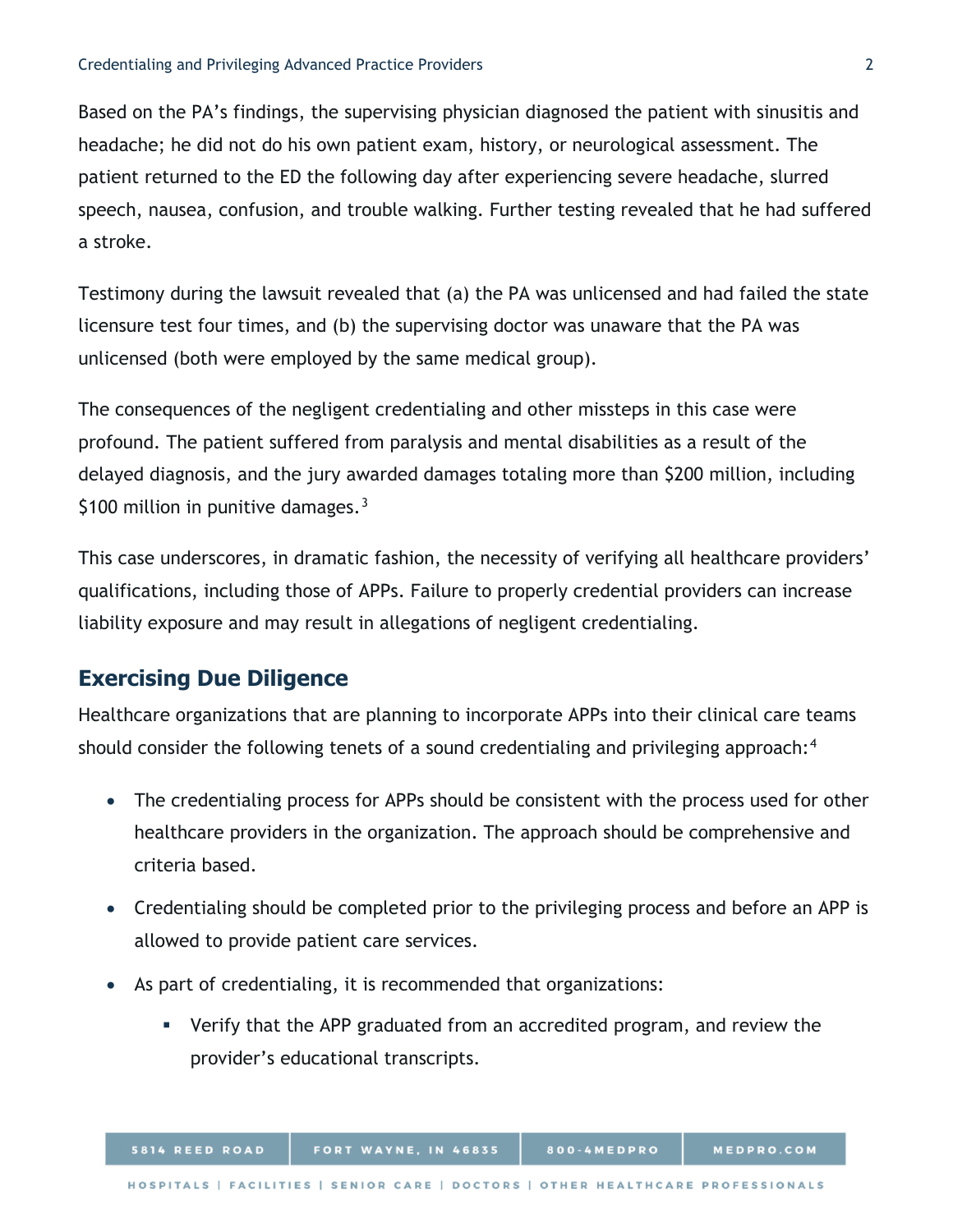- Confirm that the APP has an active license in the state, and verify any professional certification.
- Verify past experience and training (e.g., internship or residency), including checking with professional references.
- Review current and prior employment/staff privileges and scope of practice.
- **Confirm any specialty certifications or board status.**
- **Query the National Practitioner Data Bank.**
- Complete a state and federal criminal background check, including checking the sexual offender registry.
- Collaborative practice or supervisory agreements (if applicable) should be reviewed as part of the credentialing process, and they should be included in the APP's credential file. The organization should document that the required collaborating, supervising, or proctoring is provided.
- Healthcare organizations should establish a thorough privileging process to authorize APPs' scopes of practice.
- Any privileges granted to a provider should be consistent with state regulations related to scope of practice and supervision. The organization should verify and document that privileges for APPs do not exceed those of their supervising or collaborating physicians (if applicable).
- The decision to grant, limit, or deny an initial request for, or renewal of, privileges should be communicated to the requesting practitioner within the timeframe specified in medical staff bylaws or office policy.
- As part of privileging, it is recommended that healthcare organizations:
	- Review the APP's qualifications.
	- **Determine which privileges have been requested and which will be granted.**
	- Clearly note the conditions or limitations of the APP's scope of practice.
	- Define the process for ongoing assessment of competency and quality review.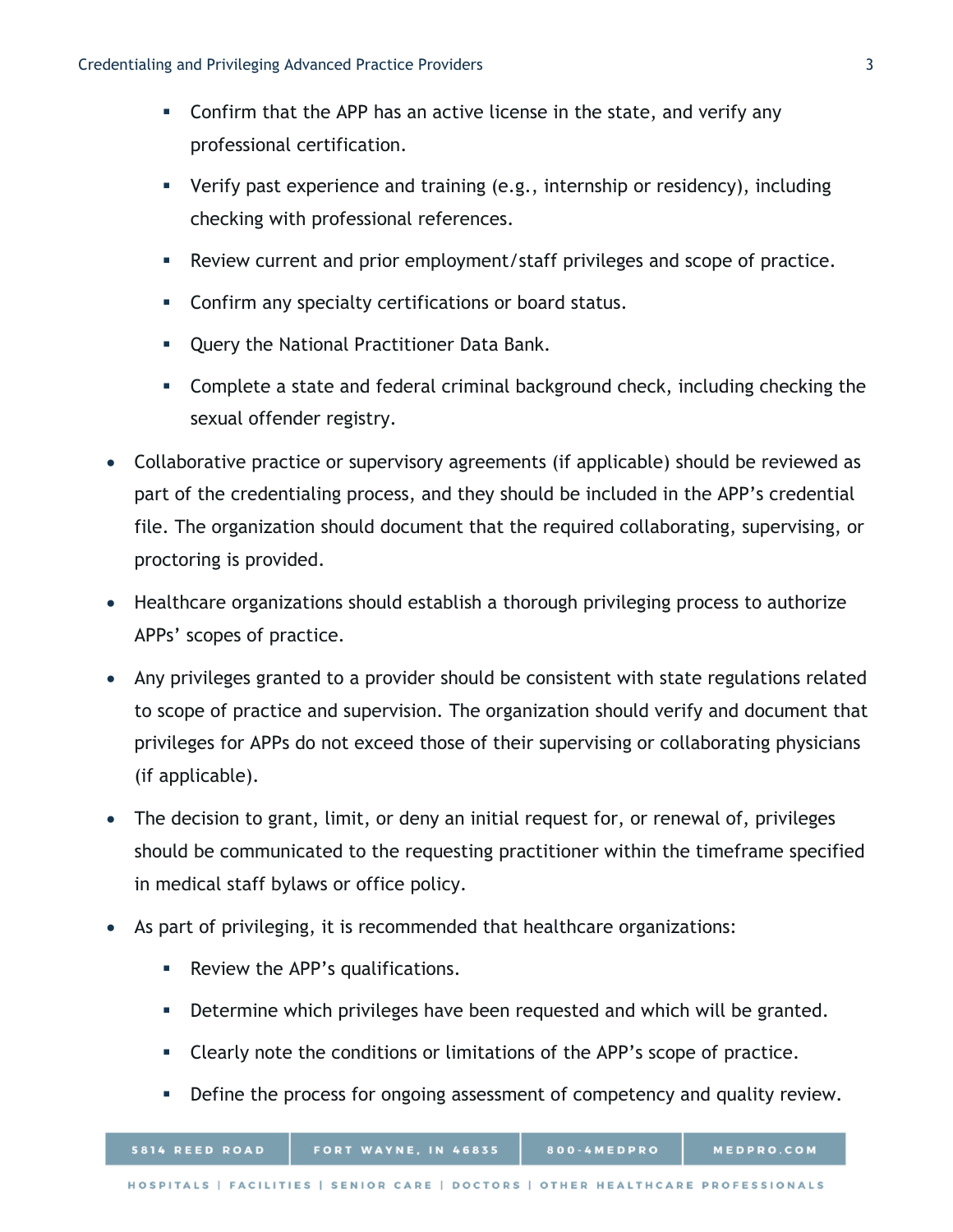- <span id="page-3-1"></span><span id="page-3-0"></span>• Organizations should have a process in place for periodic review and updating of APPs' credentials and privileges (at least every 2 years). The recredentialing process should take into account:
	- Skill and knowledge acquired over time that may alter the provider's scope of practice.
	- The amount of continuing education (CE) required to maintain a license, which will vary based on the type of APP and state regulations.
	- The types of CE completed, including the format and whether the content is rigorous.
	- **Proficiency with any new technologies or diagnostic/treatment methods.**
- <span id="page-3-3"></span><span id="page-3-2"></span>• Privilege information should be readily available to all who might need to know the status. This might include making the information available on the organization's computer system so that appropriate departments and staff have the ability to review the materials when necessary.

In closing, please note that the due diligence recommendations listed in this publication are general risk management strategies. Healthcare organizations' policies and processes for credentialing and privileging should adhere to all relevant state regulations.

## **Learn More**

For more detailed information about credentialing and privileging, see MedPro Group's *[Credentialing and Privileging](https://www.medpro.com/documents/10502/2837997/Guideline_Credentialing+and+Privileging.pdf)* guideline or contact your MedPro Group patient safety and risk consultant.